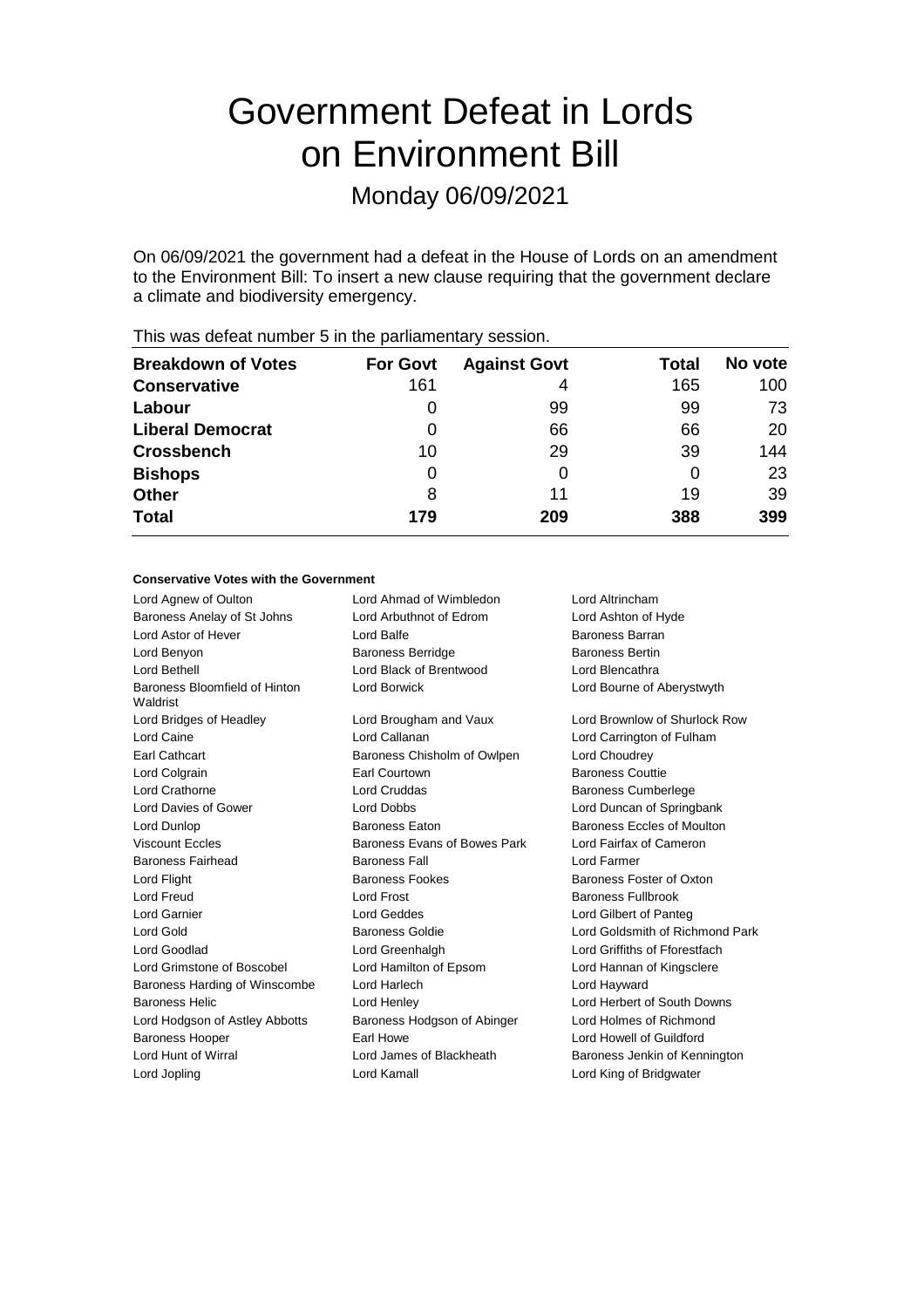| Lord Kirkhope of Harrogate         | Lord Lamont of Lerwick        | Lord Lancaster of Kimbolton    |
|------------------------------------|-------------------------------|--------------------------------|
| Earl Leicester                     | Lord Leigh of Hurley          | Lord Lexden                    |
| Lord Lilley                        | Earl Lindsay                  | Lord Lingfield                 |
| Lord Lucas                         | Baroness Manzoor              | <b>Lord Marland</b>            |
| Lord McColl of Dulwich             | Lord McInnes of Kilwinning    | Baroness McIntosh of Pickering |
| Lord McLoughlin                    | <b>Baroness Meyer</b>         | <b>Baroness Morrissey</b>      |
| Lord Moylan                        | Lord Moynihan                 | Lord Naseby                    |
| Lord Nash                          | Baroness Neville-Jones        | Baroness Neville-Rolfe         |
| Baroness Nicholson of Winterbourne | <b>Baroness Noakes</b>        | Lord Norton of Louth           |
| Lord O'Shaughnessy                 | Lord Parkinson of Whitley Bay | <b>Lord Pickles</b>            |
| <b>Baroness Pidding</b>            | Lord Polak                    | Lord Popat                     |
| Lord Porter of Spalding            | Lord Price                    | Lord Ranger                    |
| <b>Baroness Rawlings</b>           | Lord Reay                     | Baroness Redfern               |
| Lord Risby                         | Lord Robathan                 | <b>Baroness Rock</b>           |
| <b>Lord Rotherwick</b>             | Baroness Sanderson of Welton  | Lord Sandhurst                 |
| Lord Sarfraz                       | Lord Sassoon                  | Baroness Scott of Bybrook      |
| Baroness Seccombe                  | Lord Selkirk of Douglas       | Lord Sharpe of Epsom           |
| Lord Sheikh                        | Lord Sherbourne of Didsbury   | <b>Baroness Shields</b>        |
| Lord Shinkwin                      | Earl Shrewsbury               | Lord Smith of Hindhead         |
| Baroness Stedman-Scott             | Lord Sterling of Plaistow     | Lord Stewart of Dirleton       |
| <b>Baroness Stowell of Beeston</b> | Lord Strathclyde              | <b>Baroness Stroud</b>         |
| <b>Baroness Sugg</b>               | Lord Suri                     | Lord Swinfen                   |
| Lord Taylor of Holbeach            | Lord Trefgarne                | <b>Viscount Trenchard</b>      |
| Lord True                          | Lord Tugendhat                | Lord Udny-Lister               |
| Baroness Vere of Norbiton          | Lord Wasserman                | Lord Wei                       |
| Lord Wharton of Yarm               | Baroness Williams of Trafford | Lord Wolfson of Tredegar       |
| Lord Young of Cookham              | Viscount Younger of Leckie    |                                |
|                                    |                               |                                |

#### **Conservative Votes against the Government**

Lord Mackay of Clashfern

Earl Caithness Baroness Chalker of Wallasey Lord Deben

#### **Labour Votes with the Government**

# **Labour Votes against the Government**

Baroness Adams of Craigielea Baroness Amos Lord Anderson of Swansea Lord Bach Baroness Bakewell Lord Bassam of Brighton Lord Berkeley **Baroness Blower** Cord Blunkett Lord Bradley Lord Brooke of Alverthorpe Lord Browne of Ladyton Baroness Bryan of Partick Lord Campbell-Savours Lord Carter of Coles Lord Clark of Windermere **Lord Coaker Baroness Cohen of Pimlico** Baroness Cohen of Pimlico Lord Collins of Highbury **Baroness Crawley Collins Clova** Lord Davidson of Glen Clova Lord Davies of Brixton **Lord Davies of Oldham** Baroness Donaghy Baroness Drake Lord Dubs Lord Elder Lord Falconer of Thoroton Lord Faulkner of Worcester Lord Foulkes of Cumnock Baroness Golding Lord Griffiths of Burry Port Lord Grocott Viscount Hanworth Lord Harris of Haringey Lord Haskel Lord Hendy **Baroness Henig** Baroness Henig Baroness Hilton of Eggardon Lord Hollick Lord Hunt of Kings Heath Lord Hutton of Furness Lord Jones Baroness Jones of Whitchurch Lord Jordan Lord Kennedy of Southwark **Baroness Kennedy of The Shaws** Lord Khan of Burnley Lord Layard **Lord Liddle** Lord Liddle **Lord Light** Lord Lipsey

Baroness Chakrabarti Viscount Chandos Baroness Chapman of Darlington Lord Haworth Baroness Hayman of Ullock Baroness Healy of Primrose Hill Baroness Kingsmill Lord Knight of Weymouth Baroness Lawrence of Clarendon Baroness Massey of Darwen Lord McAvoy Lord McConnell of Glenscorrodale Baroness McDonagh Baroness McIntosh of Hudnall Lord McNicol of West Kilbride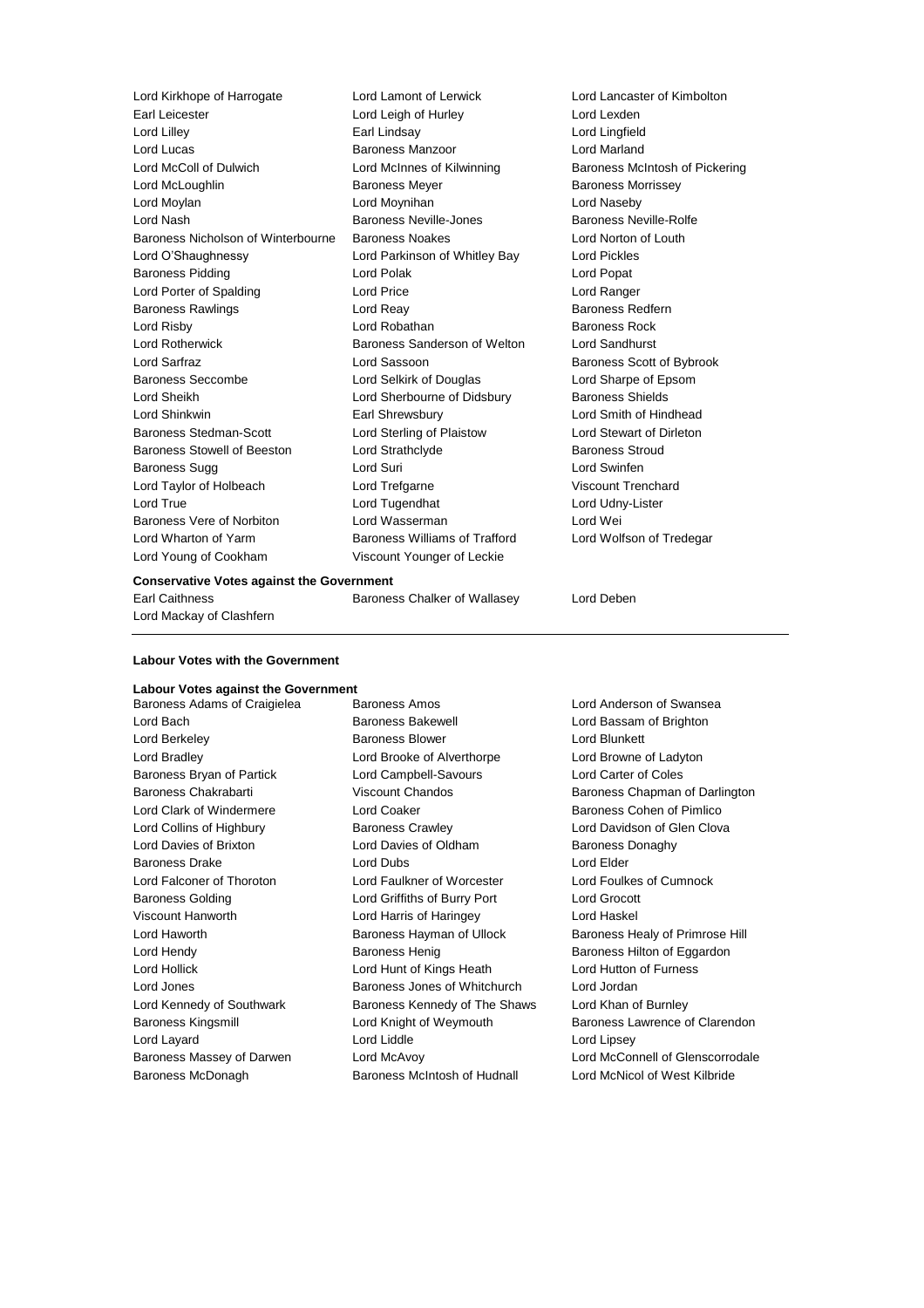Lord Monks Lord Morgan Baroness Morris of Yardley Baroness Osamor **Baroness Pitkeathley** Maroness Primarology of Shulbrede<br>Baroness Primarolo **Baroness Rebuck** Baroness Rebuck Lord Robertson of Port Ellen Baroness Rebuck **Lord Robertson of Port Ellen**<br>
Lord Rosser<br>
Lord Sawver Lord Rooker Lord Rosser Lord Sawyer Baroness Sherlock **Exercise Sherlock** Lord Sikka **Baroness Smith of Basildon**<br>
Lord Snape Cord Soley **Communist Cord Standard Cord Snape** Cord Snape Cord Soley Lord Snape **Lord Soley** Construction Construction Construction Construction Construction Construction Construction Construction Construction Construction Construction Construction Construction Construction Construction Con Baroness Thornton Lord Tomlinson Lord Touhig Lord Tunnicliffe **Baroness Warwick of Undercliffe** Lord Watson of Invergowrie Lord Watts **Lord West of Spithead** Baroness Wheeler<br>
Baroness Whitaker **Lord Whitty** Lord Whitty **Baroness Wilcox** of Lord Whitty **Baroness Wilcox of Newport** Lord Winston Lord Wood of Anfield Baroness Young of Old Scone

## **Liberal Democrat Votes with the Government**

| Liberal Democrat Votes against the Government |                                         |                                |  |
|-----------------------------------------------|-----------------------------------------|--------------------------------|--|
| Lord Addington                                | Lord Alderdice<br>Lord Allan of Hallam  |                                |  |
| Baroness Bakewell of Hardington<br>Mandeville | <b>Baroness Barker</b>                  | Lord Beith                     |  |
| Baroness Benjamin                             | Baroness Bonham-Carter of Yarnbury      | Baroness Bowles of Berkhamsted |  |
| <b>Baroness Brinton</b>                       | Lord Bruce of Bennachie<br>Lord Burnett |                                |  |
| Baroness Burt of Solihull                     | Lord Campbell of Pittenweem             | Lord Chidgey                   |  |
| Lord Clement-Jones                            | <b>Lord Cotter</b>                      | Lord Dholakia                  |  |
| Baroness Featherstone                         | Lord Foster of Bath                     | Lord Fox                       |  |
| Lord German                                   | Lord Goddard of Stockport               | <b>Baroness Grender</b>        |  |
| <b>Baroness Hamwee</b>                        | Baroness Harris of Richmond             | <b>Baroness Humphreys</b>      |  |
| Lord Hussain                                  | Baroness Hussein-Ece                    | Baroness Janke                 |  |
| Baroness Jolly                                | Baroness Kramer                         | Baroness Ludford               |  |
| Lord Marks of Henley-on-Thames                | Lord McNally                            | Lord Newby                     |  |
| <b>Baroness Northover</b>                     | Lord Oates                              | Lord Paddick                   |  |
| <b>Baroness Parminter</b>                     | <b>Baroness Pinnock</b>                 | Lord Purvis of Tweed           |  |
| Baroness Randerson                            | Lord Razzall                            | Lord Redesdale                 |  |
| Lord Rennard                                  | Lord Roberts of Llandudno               | Lord Scriven                   |  |
| Lord Sharkey                                  | Baroness Sheehan                        | Lord Shipley                   |  |
| Baroness Smith of Newnham                     | Lord Stoneham of Droxford               | Lord Storey                    |  |
| Lord Stunell                                  | <b>Baroness Suttie</b>                  | Lord Taverne                   |  |
| Lord Teverson                                 | Lord Thomas of Gresford                 | Baroness Thomas of Winchester  |  |
| <b>Baroness Thornhill</b>                     | Viscount Thurso                         | Lord Tope                      |  |
| Lord Tyler                                    | Lord Wallace of Saltaire                | Lord Willis of Knaresborough   |  |

# **Crossbench Votes with the Government**<br>Lord Aberdare **Viscount Craigavon**

Viscount Waverley

Lord Greenway Lord Hope of Craighead Lord Judge

### **Crossbench Votes against the Government**

Duke of Wellington **Baroness Wheatcroft** 

Lord Alton of Liverpool Lord Anderson of Ipswich Lord Bichard Lord Cameron of Dillington Lord Carrington Carrington Earl Clancarty Viscount Colville of Culross Earl Courtenay of Devon Baroness D'Souza Baroness Finlay of Llandaff **Lord Hannay of Chiswick** Lord Harries of Pentregarth Baroness Hayman **Baroness Hollins Baroness Hollins Lord Janvrin** Lord Kerr of Kinlochard Lord Krebs Lord Londesborough Earl Lytton **Baroness Masham of Ilton** Baroness Meacher Lord Palmer **Baroness Prashar** Baroness Prashar Lord Ravensdale

Baroness Falkner of Margravine Lord Loomba **Lord Vaux of Harrowden** Baroness Watkins of Tavistock

Baroness Boycott **Baroness Brown of Cambridge** Lord Brown of Eaton-under-Heywood